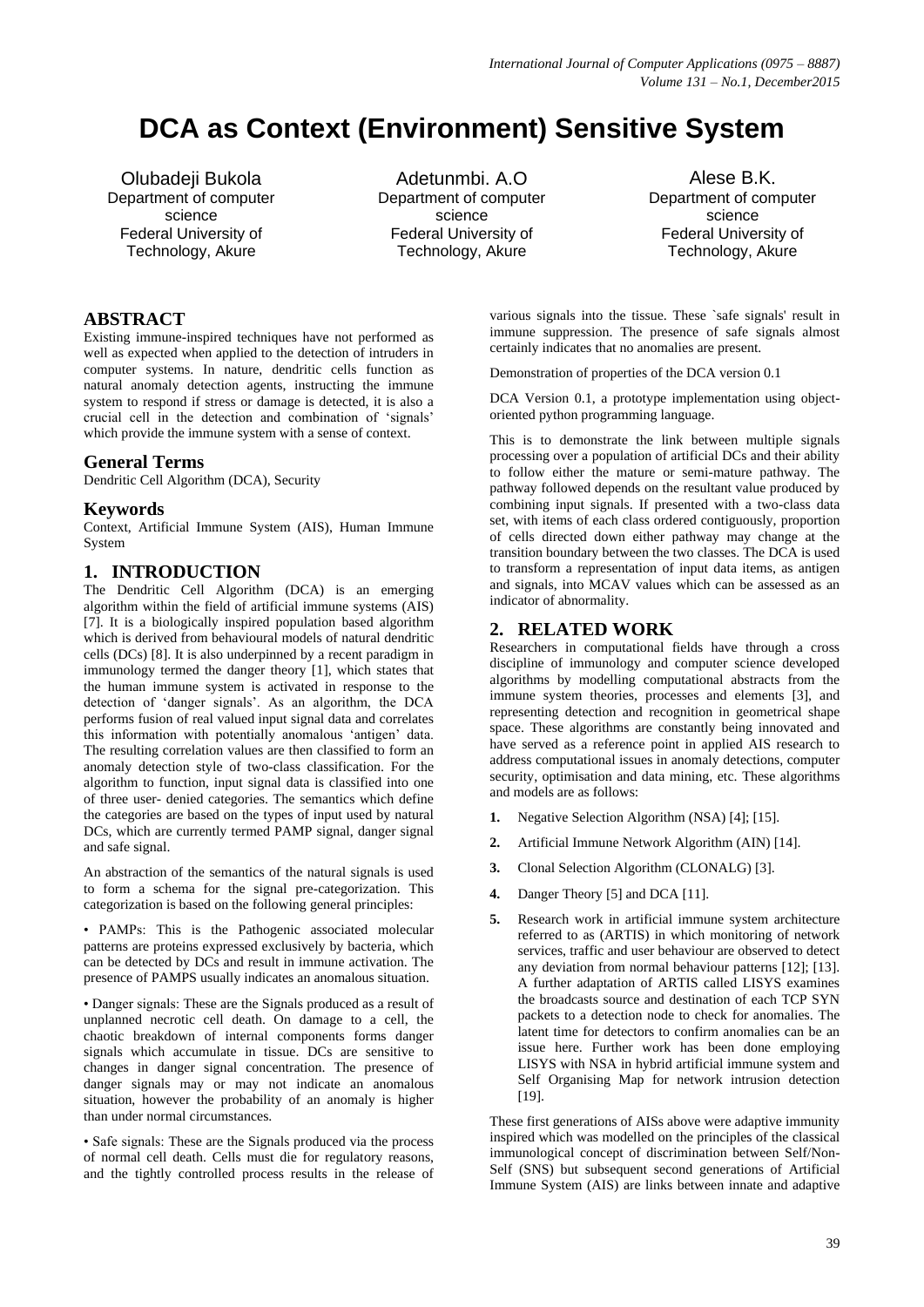immunity. [2] was critical of the implementation of NSA's SNS, and concluded it was too simplistic to explain the whole complex human immune system representation to solve computational issues; and decided on an approach using immunological Danger Theory [16] which is considered appropriate to solve the computational complex abstraction from immune system. Following this model, AIS was implemented on an autonomous and distributed feedback and healing mechanism, triggered when a small amount of damage could be detected at an initial attacking stage. The system he named CFengine was DT inspired based on statistical methods of detecting anomalies. It is now established that the innate immune system also controls the adaptive immune system [18].

In the last decade new approaches to computer security anomalies detection has taken inspiration from Matzinger"s danger theory [16] on an immunological concept which is a new notion to immunological understanding; a shift in paradigm from the widely held SNS paradigm on immunology. [1] published their novel paper, work on by Matzinger's danger theory, titled The Danger Theory and Its Application to Artificial Immune Systems called the DT. This paper drew reference from the human immune systems capability to respond to danger signals caused by necrotic cells (unnatural death of cells). There are many implementations of this DT by researchers in attempts to address issues relating to computer security but of which the DCA stands out in terms of functionality and results. The DCA [10] is a bio-inspired innate immunity computational algorithm modelled on both the innate and adaptive principles. The DT concept in intrusion detection is modelled like the Dendritic Cell (DC) of the neuron seeking out danger signals when there is a sudden increase in computer network traffic. Algorithms inspired by DT are the DCA [11] and Tolllike Receptor algorithm [17]. The DT was extended for computer network anomaly detection in [20]. [3] explored Botnet detection using DCA. DCA has had a high success rate in intrusion detection but not in responding to an attack.

## **3. PRE-PROCESSING PHASE**

The DCA requires a data pre-processing phase in order to remove noise, redundancy in the dataset. The pre-processing phase of the DCA is of interest. The pre-processing phase of the DCA usually involves signal selection and categorisation, to generate the input signal stream of the algorithm. Signal selection is required to select the most interesting features from the original feature set. This is equivalent to the task of feature abstraction or selection in the area of machine learning, which is often accomplished by applying dimensionality reduction techniques.

The DCA has the ability of building a good classifier even on small training some dataset but work only on discretized data. Since, real life data is made of both or either continuous and discrete attributes valves then the need for discretization before training commence. Discretization can be defined as set of cuts over domains of attributes, representing an important pre-processing task for numeric data analysis.

The numerical (continuous) attributes in dataset are discretized based on Entropy, a supervised splitting technique exploring class distribution information in its calculation and determination of split-point. Entropy discretization technique leads to reduction of data size and makes use of class information, which may assist in improving classification accuracy. In discretizing a numerical attribute A, the value of A with the minimum entropy value is selected as split-point,

and the resulting intervals are recursively partitions to arrive at a hierarchical discretization computer as follows [6].

Given D consisting of data tuples defined by a set attributes and a class label attribute

A split-point for A can partition the tuples in D into two subsets satisfying the conditions

 $A \leq$  split point and  $A >$  split point respectively, thereby creating a binary discretization.

The expected information requirement for classifying a tuple in D based on partitioning by A is given by

$$
Info_A(D) = \frac{|D_1|}{|D|} Entropy(D_1) + \frac{|D_2|}{|D|} Entropy(D_2)
$$
  
1.0

Where  $D_1$  and  $D_2$  correspond to the data tuples in D satisfying the conditions  $A \leq$  split point and  $A >$  split point respectively. |D| is the number of tuples in D.

The entropy function for a given set is computed based on the class distribution of the tuples in the set. For example, given n classes,  $C_1, C_2,... C_n$ , the entropy of  $D_1$ is  $=\sum_{l=l}^{n}$  $Entropy(D_1) = \sum_{l=l} P_1 \log_2(p_1)$ 2.0

Where  $P_1$  is the probability of  $C_1$   $D_1$ , determined by dividing the number of tuples of  $C_1$  in  $D_1$  by  $|D_1|$ , the total number of tuples in  $D_1$ .

Hence, in selecting a split-point for attribute A, the chosen attribute is the one with attribute value that gives the minimum expected information required (i.e. min  $(Info<sup>A</sup> (D))$ ). The process of determining a split-point is recursively applied to each partition obtained until the information requirement is less than a small threshold  $\varepsilon(0)$ .

## **4. DENDRITIC CELL ALGORITHM**

The UCI Wisconsin Breast cancer data set is used to validate the DCA and is a well understood two-class data set. The UCI data consists of 700 items, classified by their corresponding real valued attributes. A further attribute is given showing membership of the data items to either class one or class two. The data ID is used to form antigen, with a pre-processed subset of attributes used to form the signals.

**Table 1.0: Showing the UCI Dataset**

| <b>DataID</b>  |    |    |    |                |                |    |    |    |   | CT CS CH AD EP BN CONN MM ClassID |
|----------------|----|----|----|----------------|----------------|----|----|----|---|-----------------------------------|
|                | 10 | 8  | 8  | $\overline{c}$ | 3              | 4  | 8  |    | 8 |                                   |
| $\overline{c}$ | 3  | 3  | 5  | 2              | 3              | 10 | 7  | 1  | 1 |                                   |
| 3              | 10 | 5  | 7  | 3              | 3              |    | 3  | 3  | 8 |                                   |
| 4              | 10 | 4  | 6  | 1              | $\overline{c}$ | 10 | 5  | 3  | 1 |                                   |
| 5              | 8  | 10 | 10 | 10             | 8              | 10 | 10 | 7  | 3 |                                   |
| 6              | 6  |    | 3  | 1              | 4              | 5  | 5  | 10 | 1 |                                   |
|                | 8  | 8  | 8  | 1              | 2              | 10 | 6  | 10 | 1 | $\mathfrak{D}$                    |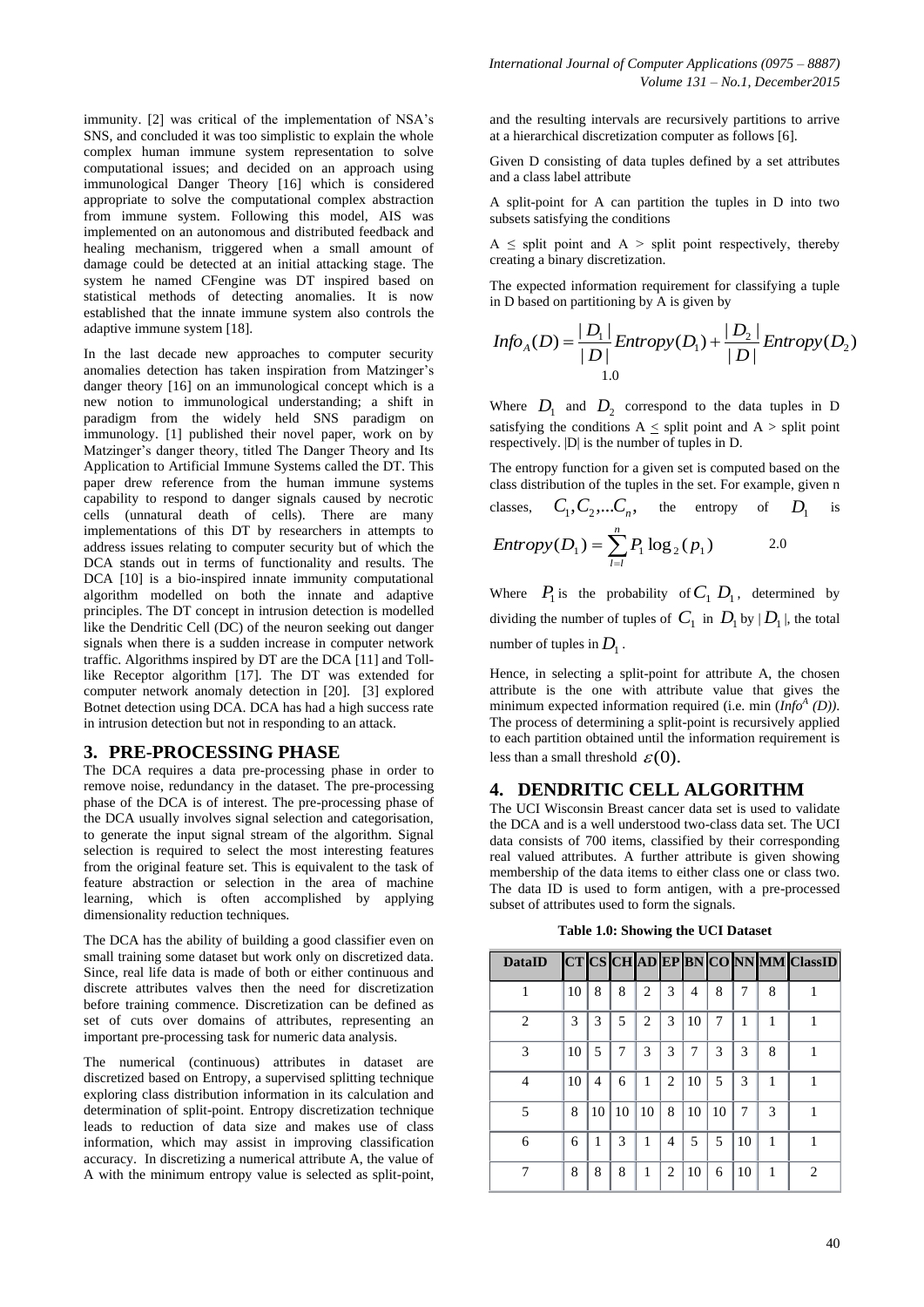| DataID CTCSCHADEPBNCONNMMClassID |  |                                                       |  |  |  |  |
|----------------------------------|--|-------------------------------------------------------|--|--|--|--|
|                                  |  | $5 \mid 5 \mid 7 \mid 8 \mid 6 \mid 10 \mid 7 \mid 4$ |  |  |  |  |
|                                  |  | 8 4 10 5 4 4 7 10                                     |  |  |  |  |
|                                  |  | 8 3 4 9 3 10 3 3 1                                    |  |  |  |  |

**Table 2.0: Showing the statistics of the UCI Wisconsin Breast Cancer Data set, where Clump Thickness = CT, Cell Size = CS, Cell Shape = CH, Adhesion = AD, Epithelial Cell Size = EP, Bare Nuclei = BN, Chromatin = CO, Normal**

#### **Nucleoli = NN, Mitoses = MM.**

| <b>Statistic</b> |  | CT CS CH AD EP BN CO NN MM                                                                               |  |  |  |
|------------------|--|----------------------------------------------------------------------------------------------------------|--|--|--|
| Mean             |  | $\vert 4.42 \vert 3.12 \vert 3.2 \vert 2.81 \vert 3.22 \vert 3.5 \vert 3.42 \vert 2.86 \vert 1.59 \vert$ |  |  |  |
| Median           |  |                                                                                                          |  |  |  |
| Standard<br>Dev. |  | $\left 2.82\right 3.04\left 2.97\right 2.86\left 2.21\right 3.63\left 2.41\right 3.06\left 1.71\right $  |  |  |  |

The dimensionality of the data, n, is reduced from  $n=9$  to  $n=6$ , this is achieved through examination of the nine attributes across all 700 data items, with the standard deviation of each attribute is calculated as shown in Table 2.0, using the attributes with the highest standard deviations to generate the signals.

**Table 3.0: The selected attributes for calculating Danger and safe signals**

| <b>AttributeText</b> | <b>AttributeVal</b><br><b>ue</b> | <b>MedianValue</b> | <b>Column</b><br><b>Index</b> |
|----------------------|----------------------------------|--------------------|-------------------------------|
| BN                   | 3.63                             |                    |                               |
| NN                   | 3.06                             |                    |                               |
| CS                   | 3.04                             |                    |                               |
| <b>CH</b>            | 2.97                             |                    |                               |
| AD                   | 2.86                             |                    |                               |
|                      | 2.82                             |                    |                               |

The clump thickness attribute has the lowest standard deviation in this attribute subset and is used to derive the PAMP and safe signal, making it the "most certain" signal. The five other attributes of normal nucleoli, Adhesion, cell shape, bare nuclei and cell size are used to calculate the danger signal values. Each data item is mapped as an antigen, with the value of the antigen equal to the data ID of the item. Below are the methods used to derive the resultant signal values.

## **4.1 Signal selection method and data preprocessing**

The general signal selection rules and some basic statistics are used for attribute selection and signal derivation. The general guidelines are presented in the list below:

PAMPs: The presence of PAMPs usually indicates an anomalous situation.

**Danger signals:** The presence of danger signals may or may not indicate an anomalous situation, however the probability of an anomaly is higher than under normal circumstances.

**Safe signals:** The presence of safe signals almost certainly indicates that no anomalies are present.

All attributes in this data set are not equal: some have greater information to be gleaned from than others. As stated in the general signal selection rules, both the PAMP and safe signal are positive indicators of an anomalous and normal signal. To achieve this with this machine learning data set, one attribute is used to form both PAMP and safe signal.

Using one attribute for these two signals requires a threshold level to be set: values greater than this can be classed as a safe signal, while values below this level would be used as a PAMP signal. In this experiment, the clump thickness attribute is used. Clump thickness has the lowest standard deviation out of the selected attribute set.

The low standard deviation of this attribute indicates its suitability for this signal. The exact procedure for calculating safe and PAMP signals is given below:

1. Selection a suitable attribute - clump thickness is chosen.

2. Calculate the median of all the selected attribute"s values across both classes of data. In the case of clump thickness, the median value is 4.

3. For each attribute value determine if it is a PAMP or safe signal, as shown in [5]

Algorithm 1.0: Process for calculating PAMP and safe signals

if *value* > *median* then

value is a safe signal;

safe signal value =  $|mean - attribute value|$ ;

PAMP signal value  $= 0$ ;

else

value is a PAMP signal;

PAMP signal value  $=$  |mean - attribute value|;

safe signal value  $= 0$ ;

end

The danger signal is also generated using the same process, the danger signal is 'less than certain to be anomalous'. This can be interpreted as a combination of several attributes, resulting in a value that may be used as anomalous. To obtain valves for danger signal, the mean value for each attribute set is required from the normal class alone (just class 1, not class 1 and class 2). Five attributes and their sets of values are used to derive the danger signal values. The process is as follows:

1. Mean values are calculated across the values of class 1 for each attribute chosen, not including class 2 as with the PAMP and safe signals. The five attributes selected for this thesis are:

#### **Table 4.0: Statistics used to calculate danger signal**

| <b>Statistic</b>                                           |  |                                                                 |  |  | $CT$ CS CH AD EP BN CO NN MM |
|------------------------------------------------------------|--|-----------------------------------------------------------------|--|--|------------------------------|
| Mean                                                       |  | $[7.22]$ 6.56 $[6.56]$ 5.57 $[5.32]$ 7.62 $[5.95]$ 5.88 $[2.6]$ |  |  |                              |
| Median                                                     |  |                                                                 |  |  |                              |
| Standard Dev. 2.41 2.71 2.56 3.21 2.44 3.13 2.24 3.37 2.56 |  |                                                                 |  |  |                              |

• Cell Size, mean  $= 6.56$ ;

• Cell Shape, mean  $= 6.56$ ;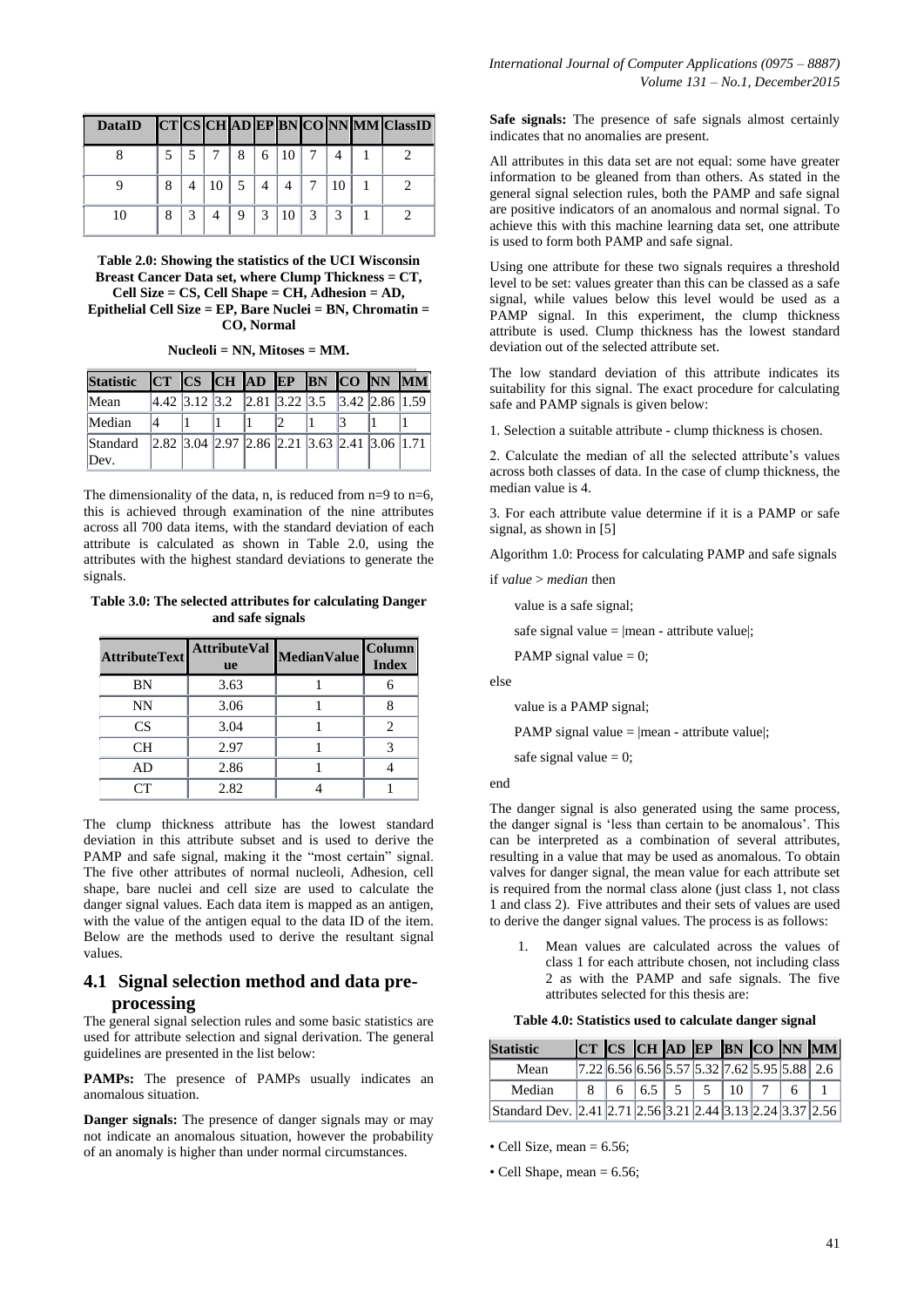- Bare Nuclei, mean = 7.62;
- Normal Nucleoli, mean = 5.88;

Adhesion, mean  $= 5.57$ ;

2. Take each attribute value in turn and calculate the absolute distance between the attribute values and the means shown above

Attribute set – Means = absolute distance  $3.0$ 

**Table 5.0: Shows the calculated absolute distance for danger signal**

| <b>DataID</b>  | $\mathbf{1}$ | $\overline{2}$ | 3         | $\overline{\mathbf{4}}$ | 5    |
|----------------|--------------|----------------|-----------|-------------------------|------|
| 0              | BN           | <b>NN</b>      | <b>CS</b> | <b>CH</b>               | AD   |
| 1              | 3.62         | 1.12           | 1.44      | 1.44                    | 3.57 |
| 2              | 2.38         | 4.88           | 3.56      | 1.56                    | 3.57 |
| 3              | 0.62         | 2.88           | 1.56      | 0.44                    | 2.57 |
| $\overline{4}$ | 2.38         | 2.88           | 2.56      | 0.56                    | 4.57 |
| 5              | 2.38         | 1.12           | 3.44      | 3.44                    | 4.43 |
| 6              | 2.62         | 4.12           | 5.56      | 3.56                    | 4.57 |
| 7              | 2.38         | 4.12           | 1.44      | 1.44                    | 4.57 |
| 8              | 2.38         | 1.88           | 1.56      | 0.44                    | 2.43 |
| 9              | 3.62         | 4.12           | 2.56      | 3.44                    | 0.57 |
| 10             | 2.38         | 2.88           | 3.56      | 2.56                    | 3.43 |

3. The five calculated distance values are used in a further calculation to form the single value for the danger signal, DS. This value is the mean value

| <b>DataID</b> | <b>PAMP</b> | <b>Safe</b> | <b>Danger</b> |
|---------------|-------------|-------------|---------------|
|               | 0           | 6           | 2.24          |
| 2             | 1           | 0           | 3.19          |
| 3             | 0           | 6           | 1.61          |
| 4             | 0           | 6           | 2.59          |
| 5             | 0           | 4           | 2.96          |
| 6             | 0           | 2           | 4.09          |
| 7             | 0           | 4           | 2.79          |
| 8             | 0           |             | 1.74          |
| 9             | 0           | 4           | 2.86          |
| 10            |             |             | 2.96          |

**Table 6.0: The feature vectors**

The absolute distances calculated in Equation 3.0, with the derivation shown in Equation 4.0:

$$
DS = \frac{\sum absolute \text{ distance}}{number \text{ of attributes}} \qquad 4.0
$$

Following the signals generated which are a set of feature vectors shown in Table 4.6, with sample numbers added. If the value of PAMP is greater than zero, the value for the safe signal is set to zero.

One further calculation must be performed as part of preprocessing: the derivation of an anomaly threshold. This is for the analysis of the resultant MCAV coefficient produced per data ID. In this research work the distribution between the two classes is used to bias this value. The calculation displayed in Equation 4.7 demonstrates this process. In this equation, is the

number of anomalous data items, tn is the total number of data items and at is the derived anomaly threshold. The sample values shown in the equation are correct for the

Wisconsin Breast Cancer data set.

$$
at = \frac{an}{tn}
$$
  

$$
\frac{460}{700} = 0.657
$$

Total Number of anomaly data items  $= 460$ 

Total Number of all data items  $= 700$ 

Anomaly Threshold  $= 0.657$ 

The antigen used is the ID number of the data item. This item is not classified according to the label"s value but by the associated signal values. On completion of the derivation of signals and conjugation with the associated antigen, the data is presented to the system.

The purpose is to validate an implementation of a DC based algorithm, to prove it is a feasible algorithm to construct and that it can perform some useful function.

Algorithm: Pseudocode of the processing performed by DCA Version 0.1[5].

input: antigen and signals feature vectors

output: antigen plus context values

create DC population of size 100;

initialise DCs;

for *each feature vectors* do

randomly select 10 DCs from the population;

for *the 10 selected DCs* do

get antigen;

store antigen;

get signals;

calculate interim output signals;

update cumulative output signals;

if *CSM output signal* > *migration threshold* then

DC removed from population;

DCs context is assigned;

 all DCs collected antigen and context is output for analysis;

DC removed from population;

new DC added to population;

else

DC returned to population for further sampling;

end

end

end

collate the 10 context per antigen ID;

generate MCAV per antigen type;

For each incoming data Do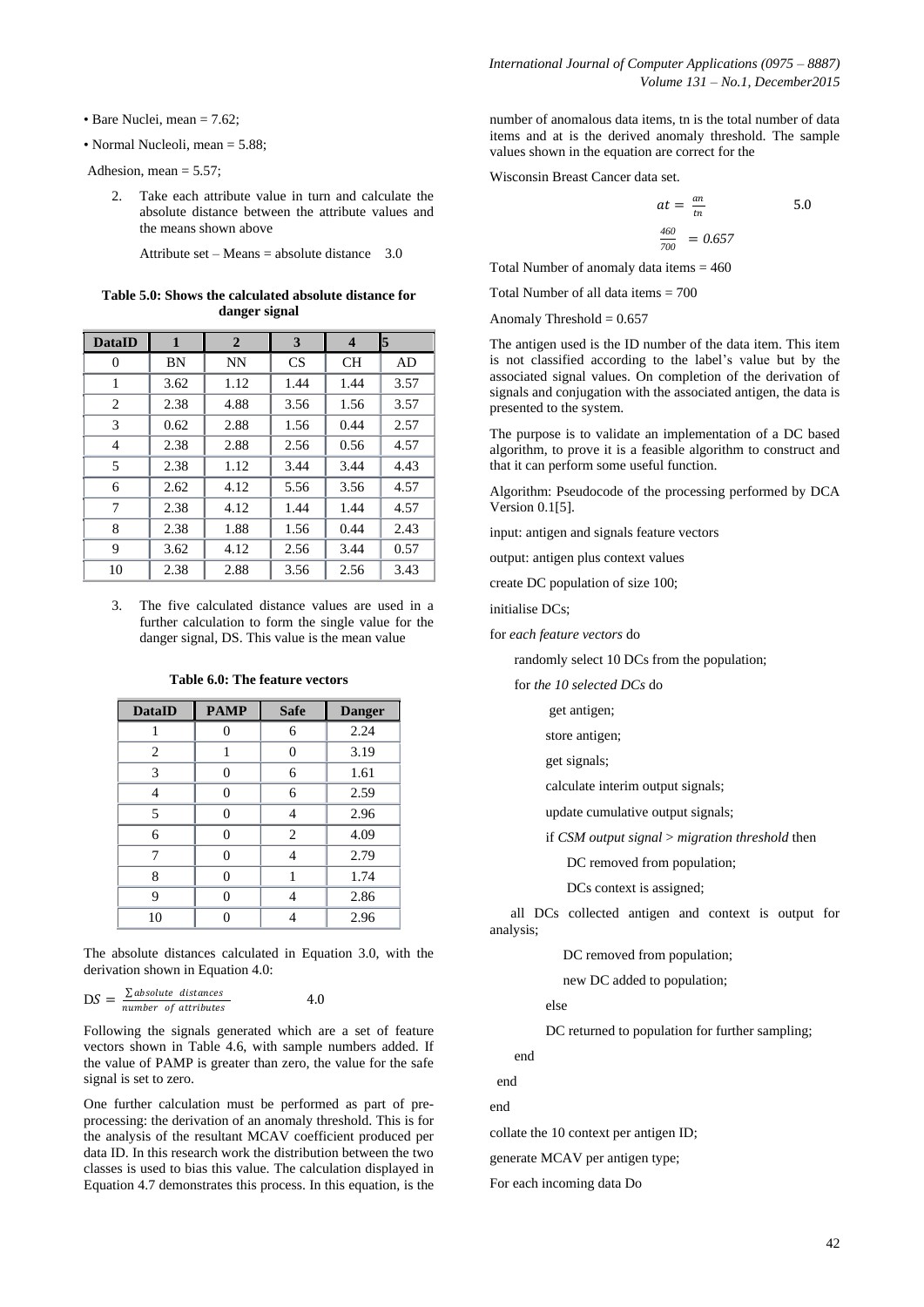Calculate the number of mature DC and semi-mature DC:

If *nb semi-mature DC > nb* mature *DC* Then

$$
Antigen = normal;
$$

 $MCAV = 0$ 

else

Antigen = abnormal;

$$
MCAV=1;
$$

end

end

Three DCs are used termed DC1, DC2 and DC3 for the purpose of identification. Each DC is assigned an identical migration threshold value  $t_m$ , to a value of 10. The input signal values are artificially constructed so that each DC only collects one set of signals and antigen, with each DC exposed to a different set of signals.

**Table 7.0: Shows the weight used for processing signals**

|         | $= 0$ | ' = . | $-$ |
|---------|-------|-------|-----|
| $p = 0$ |       |       |     |
| $p = 1$ |       |       |     |
| $n = 2$ |       |       |     |

Selected DC for PAMP, Danger and Safe signals

 $Cycles = [DC0, DC1, DC2]$ 

PAMP  $S_0$  Danger signal  $S_1$  Safe signal  $S_2$ 

 $Csm0_0 = \{s_{0,0} = 0 \; ; \; s_{0,1} = 2.24 \; ; \; s_{0,2} = 6 \}$ 

 $Semi0<sub>1</sub> = {s<sub>0,0</sub> = 1; s<sub>0,1</sub> = 3.19; s<sub>0,2</sub> = 0;}$ *Mat*  $0_2 = \{s_{0,0} = 0; s_{0,1} = 1.61; s_{0,2} = 6; \}$ 

The equation for calculating output signals is as follows:

 $O_p = (s_{0.0} * w_{0.0,p}) + (s_{0.1} * w_{0.1,p}) + (s_{0.2} * w_{0.2,p}) \forall_p$ 

The DC version 0.1 is performed in the following order;

**1.** The antigen vector is updated:

 $A\{Ag1; Ag1; Ag1; Ag1; Ag1; Ag1; Ag2; Ag2; Ag2; Ag2; Ag3; Ag3; Ag3;$ Cycle  $l = 0$ :

DC samples antigen, so DC1  $a(m) = \{Ag1; Ag2; Ag2; Ag2\}$ 

DC samples input signals so DC1  $s(m) = \{0, 2.24, 6\}$ ,

DC calculates output signals so  $DCl_0(m)$ :

$$
(csm)o_0 = (0 * 2) + (2.24 * 1) + (6 * 2) = 14.24
$$

$$
(\text{semi})o_1 = (0 \times 0) + (2.24 \times 0) + (6 \times 1) = 6.0
$$

 $(\text{mature})_{0} = (0 * 2) + (2.24 * 1) + (6 * -1.5) = -6.76$ 

For DC1,  $t(m) = 10$ , therefore this DC has now exceeded its migration threshold as the value for  $o_0$  is greater than t(m). Also,  $o_2 < o_1$  and therefore DC1 is assigned a *cell context value of 0*, indicating that its collected antigen may be normal.

**2.** The antigen vector now consists of:

 $A = \{ Ag1; Ag1; Ag1; Ag1; Ag2; Ag3; Ag3; Ag3 \}$ Cycle  $l = 1$ :

| DC | samples | antigen, | SO |
|----|---------|----------|----|
|    |         |          |    |

DC2  $a(m) = {Ag1; Ag1; Ag1; Ag1; Ag1; Ag2}$ DC samples input signals so DC2  $s(m) = \{1, 3.19, 0\}$ ,

DC calculates output signals so DC2  $o_n(m)$ :

 $(csm)_{0} = (1 * 2) + (3.19 * 1) + (0 * 2) = 5.19$ 

 $(semi) o<sub>1</sub> = (1 * 0) + (3.19 * 0) + (0 * 1) = 0.0$ 

 $(\text{mature})$  $o_2 = (1 * 2) + (3.19 * 1) + (0 * -1.5) = 5.19$ 

For DC2,  $t(m) = 10$ , therefore this DC has not exceeded its migration threshold as the value for  $o_0$  is not greater than t(m). Even though there area mixture of signals and the highest signal value comes from the danger signal value,  $o_2 > o_1$  and therefore DC3 is assigned a *cell context value of 1*. This is due to the negative weight of the safe signal, which has a suppressive effect on the other two categories of signal.

3. The antigen vector now consists of:  

$$
A = \{Ag3; Ag3; Ag3\}
$$

Cycle  $l = 2$ :

DC samples antigen, so DC3  $a(m) = \{Aq3; Aq3; Aq3\}$ 

DC samples input signals so DC3  $s(m) = \{0, 1.61, 6\}$ ,

DC calculates output signals so DC3  $o_n(m)$ :

$$
(csm)o_0 = (0 * 2) + (1.61 * 1) + (6 * 2) = 13.61
$$

$$
(\text{semi})o_1 = (0 \times 0) + (1.61 \times 0) + (6 \times 1) = 6.0
$$
  
(mature) $o_2 = (0 \times 2) + (1.61 \times 1) + (6 \times -1.5) = -7.39$ 

For DC3,  $t(m) = 10$ , therefore this DC has exceeded its migration threshold as the value for  $o_0$  is greater than t(m).  $o_2$  $\leq$   $o_1$  and therefore DC3 is assigned a *cell context value of 0* indicating that its collected antigen is likely to be normal.

Mean Context Antigen Generation

$$
MCAV = \frac{No. of mature presentation}{No. of presentation}
$$
 5.0

**Table 8.0: Shows the result of Calculated MCAV**

| Antigen<br>type | No. of<br>presentation | No. of<br>mature<br>presentation | <b>MCAV</b> |
|-----------------|------------------------|----------------------------------|-------------|
| Ag1             |                        |                                  | 0.4         |
| Ag2             |                        |                                  | 0.5         |
|                 |                        |                                  | 0.33        |

To perform anomaly detection, a threshold must be applied to the generated MCAVs through the calculated anomaly threshold which is 0.5. Therefore, Ag 2 is classed as anomalous, since the threshold will either be grater or equal while Ag1 and Ag3 classified as normal because they are lower than 0.5.

## **4.2 Experiment**

Three simple experiments are used to demonstrate the capability of the DCA to differentiate between two distinct contexts using the UCI and NSL KDD data set to justify the DCA capability. To achieve this, three different data orders are used. Experiment one uses a one step data order. Here, the data is ordered continuously i.e. all class one items are processed followed by all class two items. In experiment two, the data is partitioned into three sections, resulting in a twostep data order. The data comprising class one is split into two sections and the class two data is embedded between the classes one partitions. This partitioning is represented in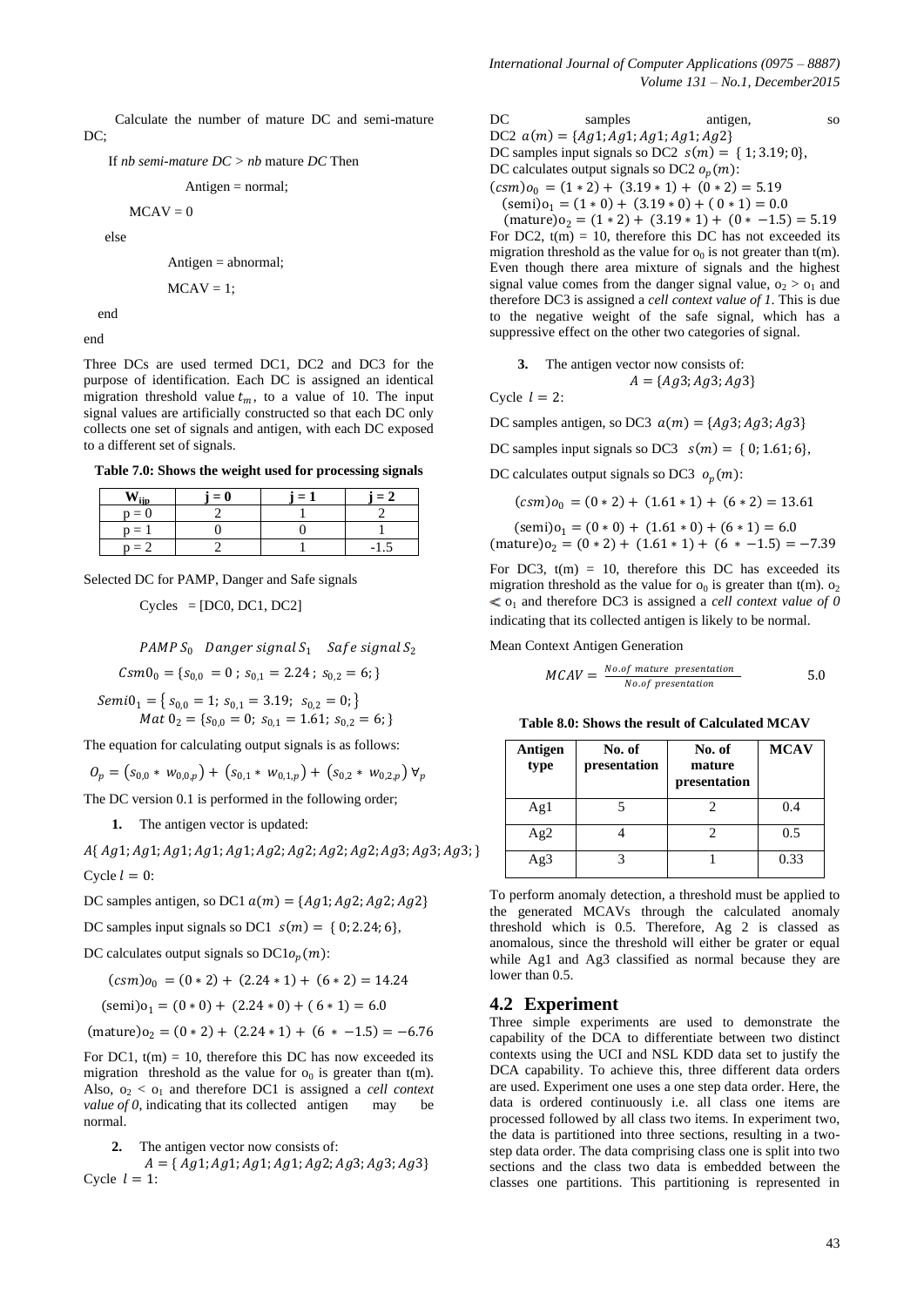Figure 1.0. Experiment three consists of data randomised between class one and class two.

For each experiment the results presented are based on mean MCAV values generated across 20 runs. Antigen is sampled ten times and there are a total of 700 antigens in the data set. This gives 7,000 antigen presentations per run, yielding 140,000 presentations in total. The classification threshold is set to a MCAV of 0.66 as previously stated. Items below the threshold are classified as class one and above as class two. The resulting classified antigens are compared to the labels given in the original data set. The rate of errors is



**Fig.1.0: The Data Order**

## **Experiment on Anomaly Detection**

The performance measures are calculated from:

- True Positives (TP), the number of malicious executables correctly classified as malicious
- True Negatives (TN), the number of benign program correctly classified as benign
- False Positive (FP), the number of benign program falsely classified as malicious
- True Negatives (FN), the number of malicious program falsely classified as benign
- The measures are based on the formulae

$$
Accuracy = \frac{TP + TN}{TP + TN + FP + FN}
$$
  

$$
Detection \ rate = \frac{TP}{TP + FN}
$$

+ **Table 9.0: Classification obtained from data orders**

| <b>Experi</b> | TP  | TN  | FP | FN  | <b>Class</b> | <b>Class</b> |
|---------------|-----|-----|----|-----|--------------|--------------|
|               |     |     |    |     |              |              |
| step          | 460 | 236 |    |     | 240          | 460          |
| 2 step        | 453 | 239 | h  |     | 240          | 460          |
| Random        | 285 | 177 | 63 | 174 | 240          | 460          |

For the one-step experiment, the rate of correct classifications is exemplary, yielding four errors out of a total of 700 WBC data items. This yields a classification rate of 99%.

The measures are based on the formulae for 1 step

$$
Accuracy = \frac{460 + 236}{460 + 236 + 4 + 0} = \frac{696}{700} = 0.99\%
$$
  

$$
Detection \ rate = \frac{460}{460 + 0} = \frac{460}{460} = 1\%
$$
  

$$
False \ alarm = \frac{4}{4 + 236} = \frac{4}{240} = 0.2\%
$$

The measures are based on the formulae for 2 steps

$$
Accuracy = \frac{453 + 239}{453 + 239 + 6 + 1} = \frac{692}{700} = 0.98\%
$$
  

$$
Detection \ rate = \frac{453}{453 + 1} = \frac{453}{459} = 0.99\%
$$
  

$$
False \ alarm = \frac{6}{6 + 239} = \frac{6}{245} = 0.02\%
$$

For the two-step data seven errors out of 700 are recorded, which despite being slightly higher is still a low rate of error. This yields a classification rate of 98%.

The measures are based on the formulae for random order

$$
Accuracy = \frac{286 + 177}{286 + 177 + 63 + 174} = \frac{463}{700} = 0.66\%
$$
\n
$$
Detection\ rate = \frac{286}{286 + 174} = \frac{286}{460} = 0.62\%
$$
\n
$$
False\ alarm = \frac{63}{63 + 177} = \frac{63}{237} = 0.27\%
$$

For the random data two hundred and thirty seven errors out of 700 are recorded, which extremely high, with a classification rate of 66%.

$$
False~alarm = \frac{FP}{FP + TN}
$$

## **4.3 Nsl kdddata**

Before pre-processing

0,tcp,private,REJ,0,0,0,0,0,0,0,0,0,0,0,0,0,0,0,0,0,0,121,19,0.0  $0,0.00,1.00,1.00,0.16,0.06,0.00,255,19,0.07,0.07,0.00,0.00,0.0$ 0,0.00,1.00,1.00,normal,21

0,tcp,private,S0,0,0,0,0,0,0,0,0,0,0,0,0,0,0,0,0,0,0,166,9,1.00,1 .00,0.00,0.00,0.05,0.06,0.00,255,9,0.04,0.05,0.00,0.00,1.00,1. 00,0.00,0.00,neptune,21

Generated cut point during pre-processing

cut\_point0[60]={0.5,21,26,113.5,127,148.5,210.5,213,215,22 5.5,241,260,261.5,11305,12437,13517,13553,14873,15068,15 214,15361,15397,15508,15705,18062,21010,21320,21786,23 586,23910,24014,24024,25018,25044,25084,25220,25390,25 672,25678,28006,28024,29964,112624,112824,116344,11866 4,120944,128912,176368,210080,210096,210160,211920,212 528,215168,216816,217232,218688,220864,232848,};

The pre-processed NSL-KDD Dataset

1,1,1,1,1,1,1,1,1,1,1,1,1,1,1,1,1,1,1,1,1,1,1,1,1,1,1,1,1,1,1,1,1, 1,1,1,1,1,1,1,1,1.

1,1,1,1,1,1,1,1,1,1,1,1,1,1,1,1,1,1,1,1,1,1,1,1,1,1,1,1,1,1,1,1,1, 1,1,1,1,1,1,1,1

## 1,1,1,1,1,1,1,1,1,1,1,1,1,1,1,1,1,1,1,1,1,1,1,1,1,1,1,1,1,1,1,1,1, 1,1,1,1,1,1,1,1,2.

#### 1,1,1,1,1,1,1,1,1,1,1,1,1,1,1,1,1,1,1,1,1,1,1,1,1,1,1,1,1,1,1,1,1, 1,1,1,1,1,1,1,1,2.

The NSL KDD intrusion detection dataset is also used to compare and verify the effectiveness and efficiency of the dendritic cell algorithm using 700 data out of the whole dataset for the validation.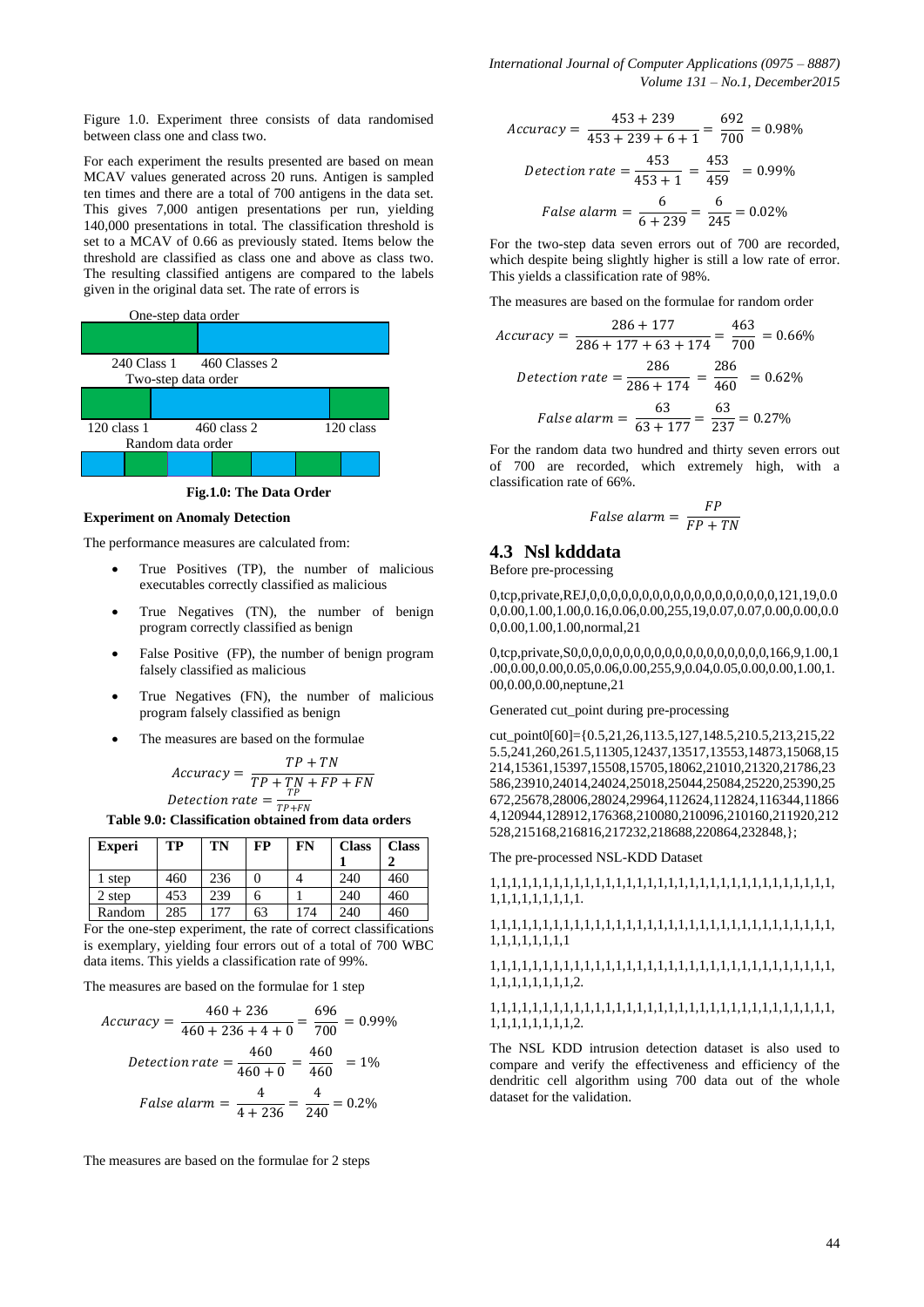| <b>Experi</b> | TP  | TN  | FP  | FN | <b>Class</b> | <b>Class</b> |
|---------------|-----|-----|-----|----|--------------|--------------|
|               |     |     |     |    |              |              |
| 1 step        | 458 | 240 |     |    | 240          | 460          |
| 2 step        | 456 | 238 |     |    | 240          | 460          |
| Random        | 400 | 110 | 130 | 60 | 240          | 460          |

**Table 10.0: Classification obtained from comparing three different data orders**

$$
Accuracy = \frac{458 + 240}{458 + 240 + 2 + 0} = \frac{698}{700} = 0.99\%
$$
  

$$
Detection \ rate = \frac{458}{458 + 2} = \frac{458}{460} = 0.99\%
$$
  

$$
False \ alarm = \frac{0}{0 + 240} = \frac{0}{240} = 0\%
$$

For the one-step experiment, the rate of correct classifications is exemplary, yielding four errors out of a total of 700 NSL KDD data items. This yields a classification rate of 99%.

The measures are based on the formulae for 2 step NSL KDD data order

$$
Accuracy = \frac{456 + 238}{456 + 238 + 2 + 4} = \frac{694}{700} = 0.99\%
$$
  

$$
Detection\ rate = \frac{456}{456 + 4} = \frac{456}{460} = 0.99\%
$$
  

$$
False\ alarm = \frac{2}{2 + 238} = \frac{2}{240} = 0.00\%
$$

For the two-step data six errors out of 700 are recorded, which despite being slightly higher is still a low rate of error. This yields a classification rate of 99%.

The measures are based on the formulae for random order NSL KDD data order

$$
Accuracy = \frac{350 + 180}{350 + 180 + 60 + 110} = \frac{530}{700} = 0.76\%
$$
\n
$$
Detection\ rate = \frac{350}{350 + 110} = \frac{350}{460} = 0.76\%
$$
\n
$$
False\ alarm = \frac{130}{130 + 110} = \frac{130}{240} = 0.54\%
$$

for the random data one hundred and ninety errors out of 700 are recorded, which extremely high, with a classification rate of 76%.

**Result discussion:** The algorithm is evaluated by applying it to two universal classification dataset and assessing its performance according to three evaluation metrics: detection rate, false detection rate, and accuracy. The results show that the dendritic cell algorithm performs best on ordered data than unordered one, which means that the DCA is context (environment) sensitive.

## **5. CONCLUSION**

The DCA was applied to various detection problems. The algorithm was validated using a standard machine learning data set. In this experiment context switching between two classes of data was detected by the DCA. An evaluation of the algorithm showed success when applied to the detection of intrusions on the network. Comparisons of the performances of the DCA using kdd"99 intrusion detection and breast cancer evaluation dataset were drawn and implemented using python programming language.

# **6. RECOMMENDATION**

While the DCA has performed well on the problems presented, to fully assess the effectiveness of the DCA, it must be thoroughly benchmarked against the criticism from [1] in that the DCA has a propensity to have a high false positive rate on unordered data because not all data generated on the network will follow the same regular pattern at all time, how to benchmark the DCA will be discuss in details in the next publication.

## **7. REFERENCES**

- [1] Aickelin and Cayzer 2002. The danger theory and its application to artificial immune systems. In Proc.of the1st International Conference on ArtificialImmune Systems (ICARIS). University of Kent at Canterbury Printing Unit.
- [2] Burgess, M. 1998. Computer immunology. In Proc. of the Systems Administration Conference (LISA-98).
- [3] de Castro and Von Zuben 2002. Learning and Optimization Using the Clonal Selection Principle, *IEEE*  Transactions on Evolutionary Computation, Special Issue on Artificial Immune Systems.
- [4] Forrest, .S., Perelson, .A., Allen, .L. and Cherukuri. 1994. Self-nonself discrimination in a computer. In Proc. of the IEEE Symposium on Security and Privacy, 1994, 202–209. IEEE Computer Society.
- [5] Greensmith .J. 2007. The Dendritic CellAlgorithm. Ph.D thesis, School of Computer Science, University of Nottingham.
- [6] Jiawei and Micheline, K. 2006. Data Mining:Concepts and techniques, second edition, Elsevier inc.Spector,
- [7] Leandro N. de Castro and Timmis, J. 2002. Artificial Immune Systems: A New Computational Intelligent Approach. Springer-Verlag.
- [8] Lutz, .M .B. and Schuler, G. 2002. Immature, semimature and fully mature dendritic cells: which signals induce tolerance or immunity? TRENDS in Immunology, 23(9): pages 445-449.
- [9] Matzinger. P. 2002. The Danger Model: A Renewed Sense of Self. Science, 296(5566): pages 301{305.
- [10] Hofmeyr, .S and Forrest, .S. 1999. Immunity by design. In Proc. of the Genetic and evolutionary computation Conference (GECCO), pages 1289–1296.
- [11] Hofmeyr, S. A, Somayaji, .A and Forrest, .S. 1999, Intrusion detection using sequences of system calls, J. Computer. Security. Vol.6, pp. 151–180.
- [12] Jerne. N. K. 1974. Towards a network theory of the immune system. Ann. Immunol. (Inst. Pasteur), 125C, 373-389.
- [13] Ji, Z. and Dasgupta, D. 2007. Revisiting negative selection algorithms, Evolutionary Computation, vol.15, no. 2, pages .223-251.
- [14] Matzinger, .P. 1998. An innate sense of danger. Semin. Immunol.10, pages399–415
- [15] Powers, .S and He, .J. 2008. A hybrid artificial immune system and Self Organising Map for network intrusion